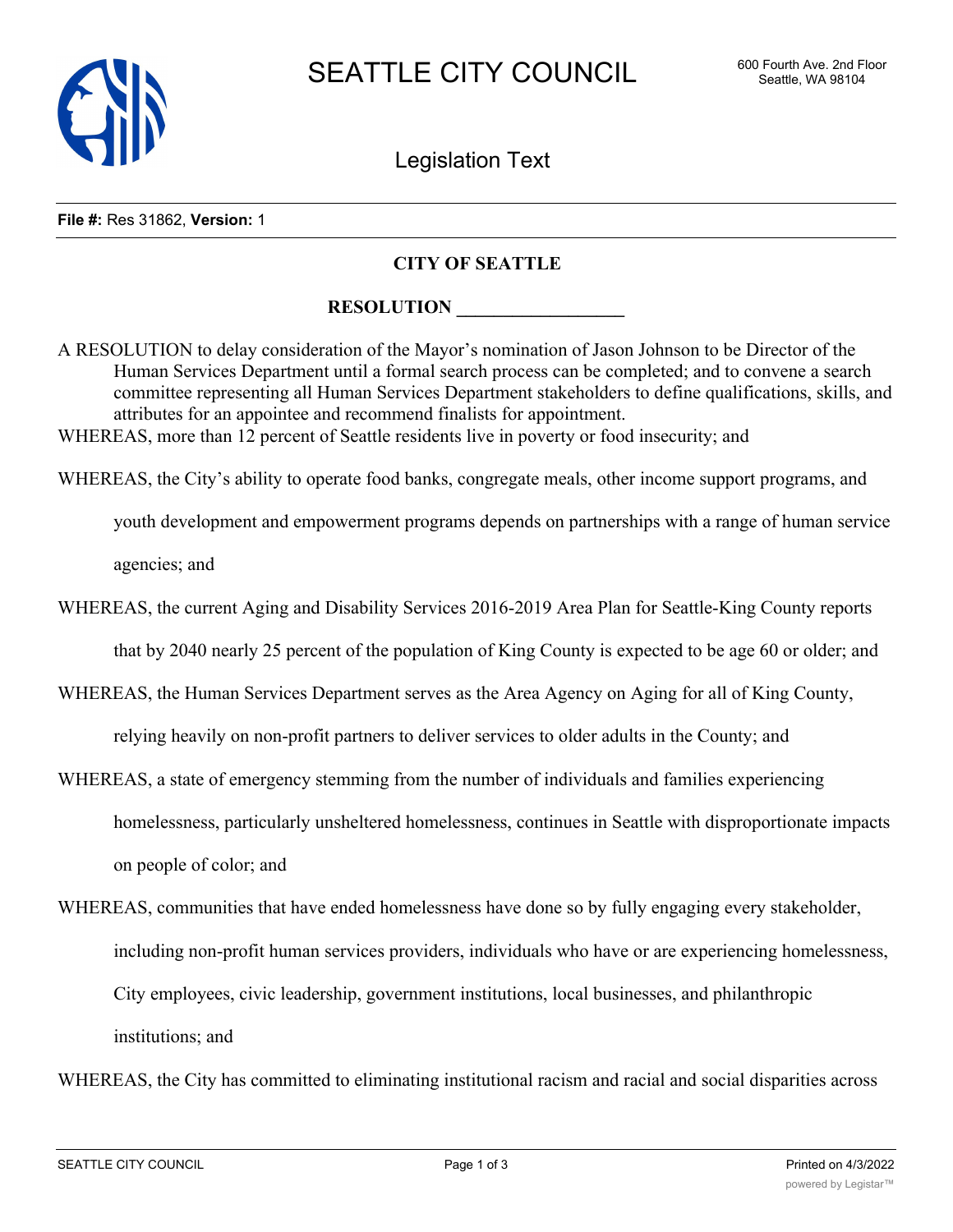key indicators of success, including health, education, criminal justice, and employment, as affirmed in Resolution 31164; and

- WHEREAS, on January 15, 2019, the Seattle Human Services Coalition provided a letter to the City Council asking the Council to return the nomination of Jason Johnson and request a full search process that would include integral participation of human services providers, program participants, Human Services Department employees, and other public partners; and
- WHEREAS, on January 24, 2019, 100 people came out to the Council's Human Services, Equitable Development, and Renter's Rights Committee meeting, and 35 people, including many employees of the Human Services Department, spoke out against the Council moving forward with this nomination and called for an open, inclusive search process; NOW, THEREFORE,

## **BE IT RESOLVED BY THE CITY COUNCIL OF THE CITY OF SEATTLE THAT:**

Section 1. The City Council shall not take action on the nomination of the Director of the Human Services Department until a formal search process that comports with the goals and priorities of the City's Race and Social Justice Initiative is completed.

Section 2. The Council requests that the Mayor convene a search committee that includes representatives of non-profit human services providers, individuals who have or are experiencing homelessness and other clients of the Human Services Department, and employees in the Human Services Department. Representatives of Human Services Department employees should be selected by PROTEC 17 and the Human Services Department Change Team and Caucuses. The search committee should consider the qualifications, skills, and attributes sought in the next Director of the Human Services Department necessary to effectively lead the Human Services Department in carrying out its mission and meeting statutory requirements for the department, including, but not limited to, expertise in:

1. Serving low-income populations and populations at risk for or experiencing homelessness;